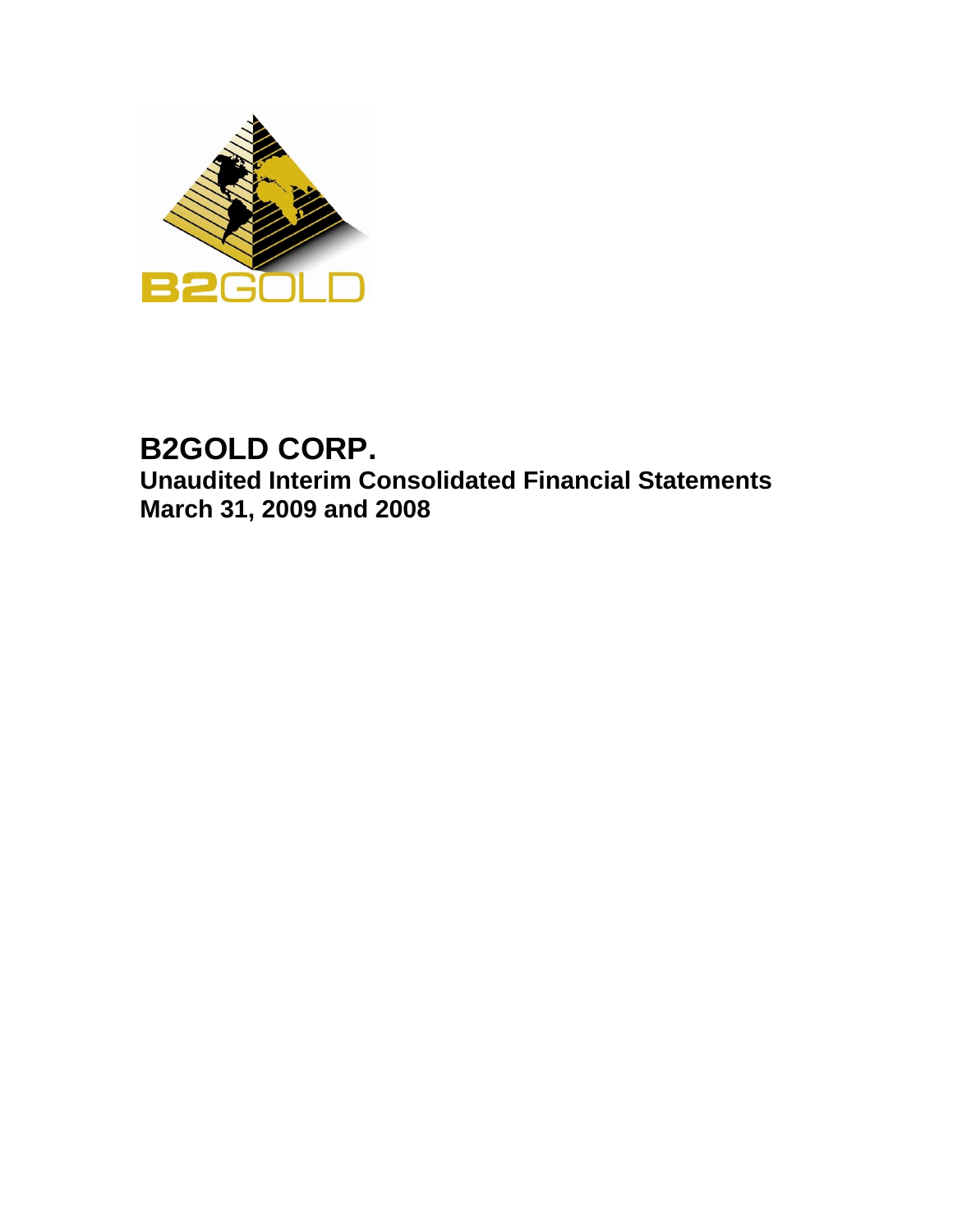## *B2GOLD CORP.*

## *UNAUDITED CONSOLIDATED BALANCE SHEETS*

(Expressed in thousands of United States dollars)

|                                                                                                                                                                                                          |                    | As at<br>March 31,<br>2009                                           | As at<br>December 31,<br>2008                 |
|----------------------------------------------------------------------------------------------------------------------------------------------------------------------------------------------------------|--------------------|----------------------------------------------------------------------|-----------------------------------------------|
| <b>Assets</b>                                                                                                                                                                                            |                    |                                                                      |                                               |
| <b>Current</b><br>Cash and cash equivalents<br>Short-term money market investments<br>Accounts receivable<br>Product inventory<br>Supplies inventory<br>Prepaids<br>Marketable securities                | \$                 | 3,943<br>19,073<br>1,570<br>1,880<br>6,440<br>7,516<br>101<br>40,523 | \$<br>13,233<br>33,048<br>545<br>83<br>46,909 |
| Resource property interests (Note 5 and Schedule)                                                                                                                                                        |                    | 53,937                                                               | 55,181                                        |
| Gramalote investment (Schedule)                                                                                                                                                                          |                    | 49,814                                                               | 49,449                                        |
| Unallocated purchase price (Note 4)                                                                                                                                                                      |                    | 81,119                                                               |                                               |
| Other assets                                                                                                                                                                                             |                    | 1,645                                                                | 684                                           |
|                                                                                                                                                                                                          | \$                 | 227,038                                                              | \$<br>152,223                                 |
| Liabilities                                                                                                                                                                                              |                    |                                                                      |                                               |
| <b>Current</b><br>Accounts payable and accrued liabilities<br>Current portion of asset retirement obligations<br>Notes payable to Kinross                                                                | \$                 | 16,015<br>1,566                                                      | \$<br>3,013<br>2,573                          |
|                                                                                                                                                                                                          |                    | 17,581                                                               | 5,586                                         |
| <b>Future income tax liabilities</b>                                                                                                                                                                     |                    | 11,813                                                               | 11,918                                        |
| Asset retirement obligations                                                                                                                                                                             |                    | 5,539                                                                |                                               |
| <b>Other liabilities</b>                                                                                                                                                                                 |                    | 1,879                                                                |                                               |
| Non-controlling interest (Note 4)                                                                                                                                                                        |                    | 3,417                                                                |                                               |
|                                                                                                                                                                                                          |                    | 40,229                                                               | 17,504                                        |
| <b>Shareholders' Equity</b><br>Capital stock (Notes 4 and 6)<br><b>Authorized</b><br>- unlimited number of common shares, without par value<br>- unlimited number of preferred shares, without par value |                    |                                                                      |                                               |
| <b>Issued</b><br>$-243,422,023$ common shares (December 31, 2008 - 162,783,318)                                                                                                                          |                    | 208,404                                                              | 157,602                                       |
| Value assigned to stock options and share purchase warrants (Note 6)                                                                                                                                     |                    | 18,323                                                               | 11,308                                        |
| <b>Deficit</b>                                                                                                                                                                                           |                    | (39, 918)                                                            | (34, 191)                                     |
|                                                                                                                                                                                                          |                    | 186,809                                                              | 134,719                                       |
|                                                                                                                                                                                                          | \$                 | 227,038                                                              | \$<br>152,223                                 |
| Nature of operations (Note 1)<br>Acquisition of Central Sun Mining Inc. (Note 4)<br>Measurement uncertainty (Note 5)<br><b>Commitments</b> (Note 9)                                                      |                    |                                                                      |                                               |
| <b>Approved by the Board</b><br>"Clive T. Johnson"<br>Director                                                                                                                                           | "Robert J. Gayton" |                                                                      | Director                                      |

(See accompanying notes to consolidated financial statements)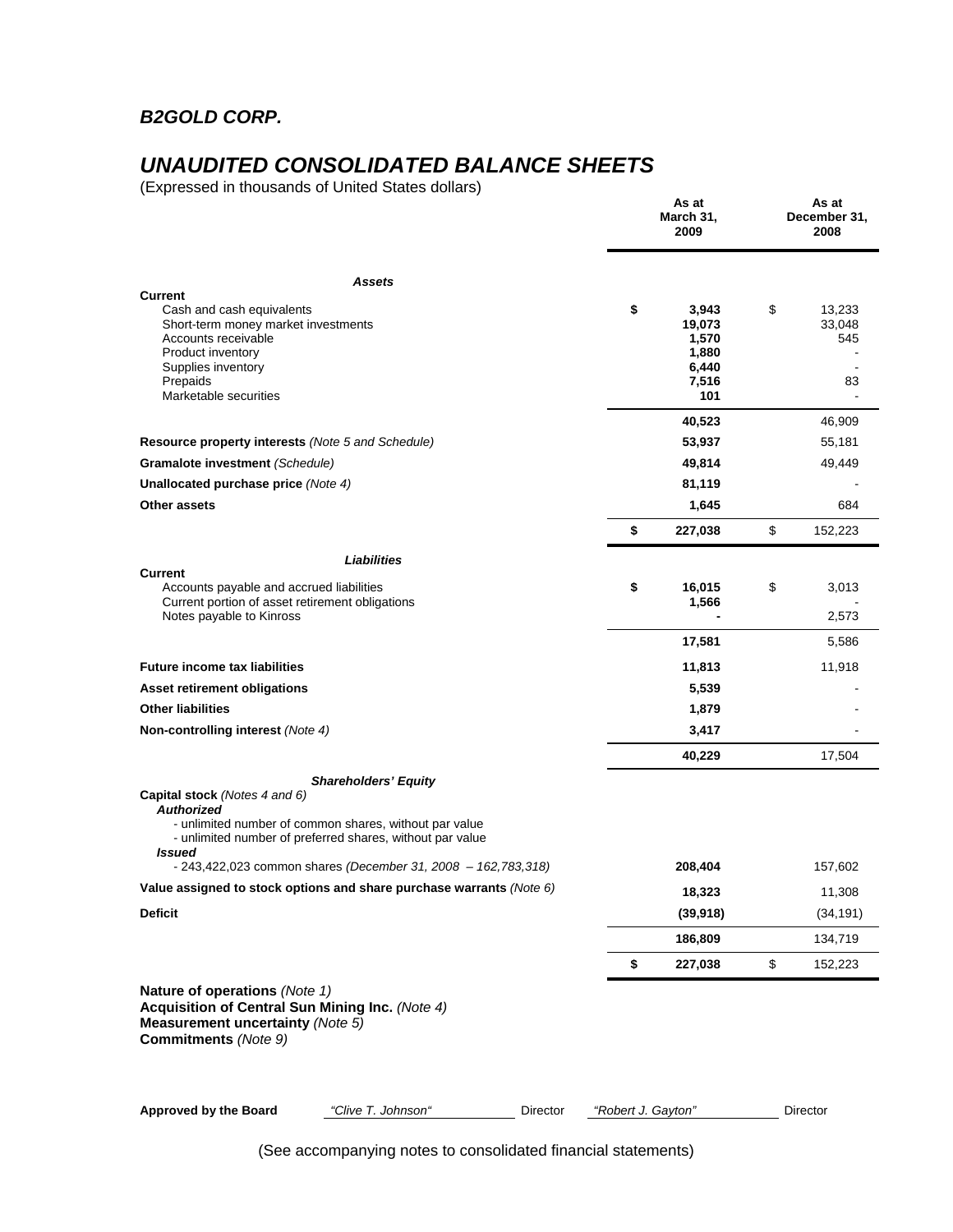## *B2GOLD CORP.*

## *UNAUDITED CONSOLIDATED STATEMENTS OF LOSS, COMPREHENSIVE LOSS AND DEFICIT FOR THE THREE MONTHS ENDED MARCH 31*

(Expressed in thousands of United States dollars, except shares)

|                                                                                                                                                                                                                                       | 2009 |                                              |    | 2008                                             |  |
|---------------------------------------------------------------------------------------------------------------------------------------------------------------------------------------------------------------------------------------|------|----------------------------------------------|----|--------------------------------------------------|--|
| <b>Expenses</b><br>Salaries and benefits<br>Office and general<br>Travel, meals and entertainment<br><b>Rent and utilities</b><br>Audit fees<br>Consulting fees<br>Amortization                                                       | \$   | 646<br>224<br>145<br>144<br>133<br>124<br>27 | \$ | 625<br>296<br>256<br>171<br>20<br>84<br>22       |  |
| Loss before the undernoted expenses (income)                                                                                                                                                                                          |      | 1,443                                        |    | 1,474                                            |  |
| Write-off of resource property interests (Note 5)<br>Foreign exchange loss<br>Stock-based compensation<br>Interest income<br>Management fees<br>Interest on notes payable to Kinross<br>Loss on derivative instrument ("Puma Option") |      | 2,788<br>1,640<br>223<br>(175)<br>(41)<br>29 |    | 3,186<br>1,656<br>(1,016)<br>(69)<br>70<br>3,046 |  |
| Loss before income taxes                                                                                                                                                                                                              |      | 5,907                                        |    | 8,347                                            |  |
| Future income tax recovery                                                                                                                                                                                                            |      | (180)                                        |    |                                                  |  |
| Loss and comprehensive loss for the period                                                                                                                                                                                            |      | 5,727                                        |    | 8,347                                            |  |
| Deficit, beginning of period                                                                                                                                                                                                          |      | 34,191                                       |    | 4,196                                            |  |
| Deficit, end of period                                                                                                                                                                                                                | \$   | 39,918                                       | \$ | 12,543                                           |  |
| Basic and diluted loss per common share                                                                                                                                                                                               | \$   | 0.04                                         | \$ | 0.07                                             |  |
| Weighted average number of<br>common shares outstanding                                                                                                                                                                               |      | 163,204,232                                  |    | 127,322,500                                      |  |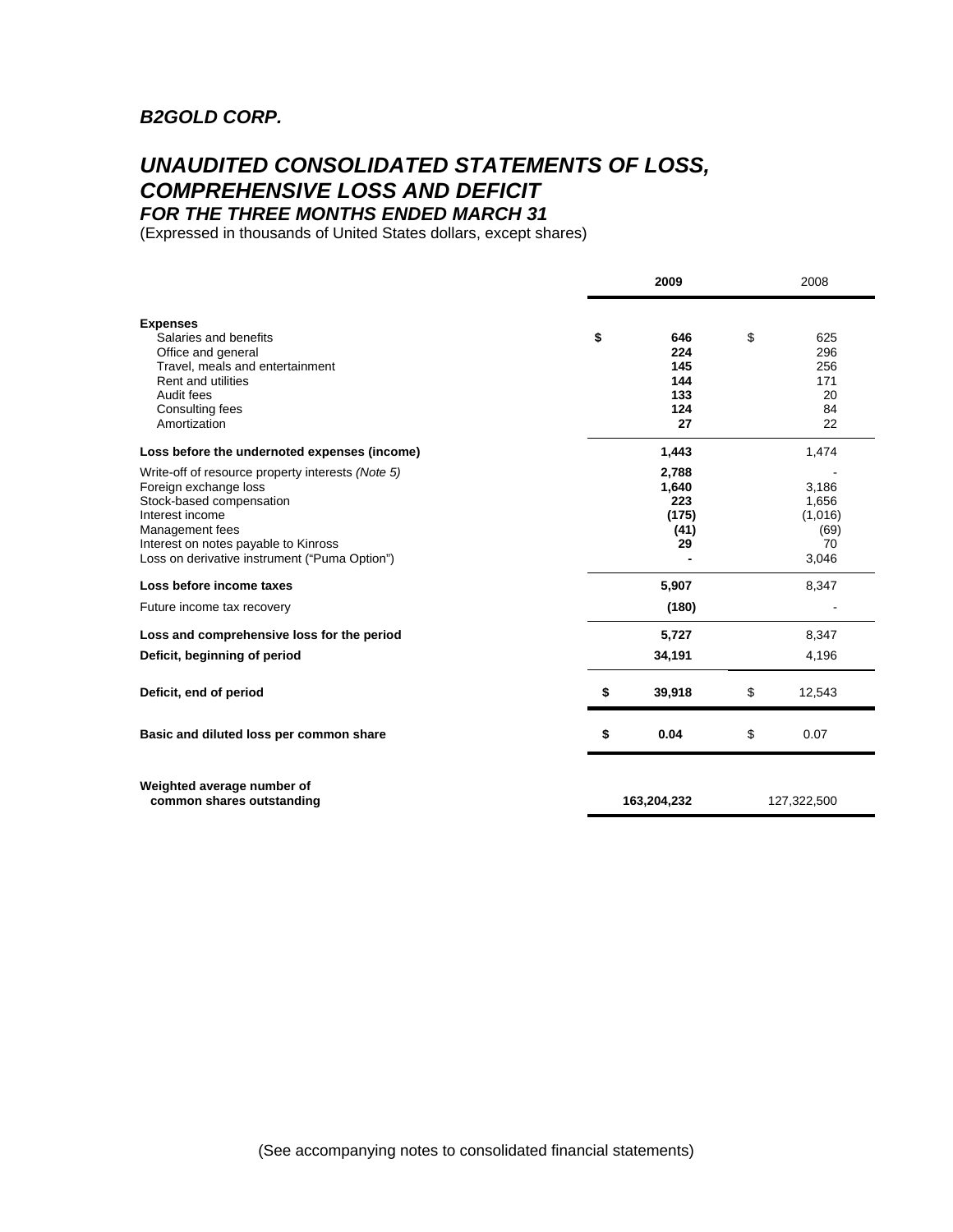## *B2GOLD CORP.*

## *UNAUDITED CONSOLIDATED STATEMENTS OF CASH FLOWS FOR THE THREE MONTHS ENDED MARCH 31*

(Expressed in thousands of United States dollars)

|                                                                                 | 2009                | 2008 |                     |  |
|---------------------------------------------------------------------------------|---------------------|------|---------------------|--|
| <b>Operating activities</b>                                                     |                     |      |                     |  |
| Loss for the period                                                             | \$<br>(5,727)       | \$   | (8, 347)            |  |
| Non-cash charges (credits)                                                      |                     |      |                     |  |
| Write-off of resource property interests                                        | 2,788               |      |                     |  |
| Stock-based compensation                                                        | 223                 |      | 1,656               |  |
| Interest on notes payable to Kinross                                            | 29<br>27            |      | 70                  |  |
| Amortization<br>Loss on derivative instrument ("Puma Option")                   |                     |      | 22<br>3,046         |  |
| Interest income on note receivable from Puma                                    |                     |      | (41)                |  |
| Future income tax recovery                                                      | (180)               |      |                     |  |
| Changes in non-cash working capital                                             | 483                 |      |                     |  |
|                                                                                 | (2, 357)            |      | (3,594)             |  |
| <b>Investing activities</b>                                                     |                     |      |                     |  |
| Central Sun Arrangement, net of cash acquired (Note 4)                          | (15,260)            |      |                     |  |
| Proceeds from short-term money market instruments                               | 13,975              |      |                     |  |
| Repayment of notes payable to Kinross<br>Gramalote, exploration and development | (2,602)<br>(1, 315) |      | (2,602)<br>(1, 137) |  |
| Colombia JV arrangement, exploration                                            | (656)               |      | (538)               |  |
| Quebradona property, exploration                                                | (604)               |      | (480)               |  |
| Kupol East West licenses, exploration                                           | (486)               |      | (695)               |  |
| Mocoa, exploration                                                              | (320)               |      |                     |  |
| Other                                                                           | 335                 |      | (20)                |  |
|                                                                                 | (6,933)             |      | (5, 472)            |  |
| Decrease in cash and cash equivalents                                           | (9,290)             |      | (9,066)             |  |
| Cash and cash equivalents, beginning of period                                  | 13,233              |      | 98,983              |  |
| Cash and cash equivalents, end of period                                        | \$<br>3,943         | \$   | 89,917              |  |

**Supplementary cash flow information** *(Note 7)*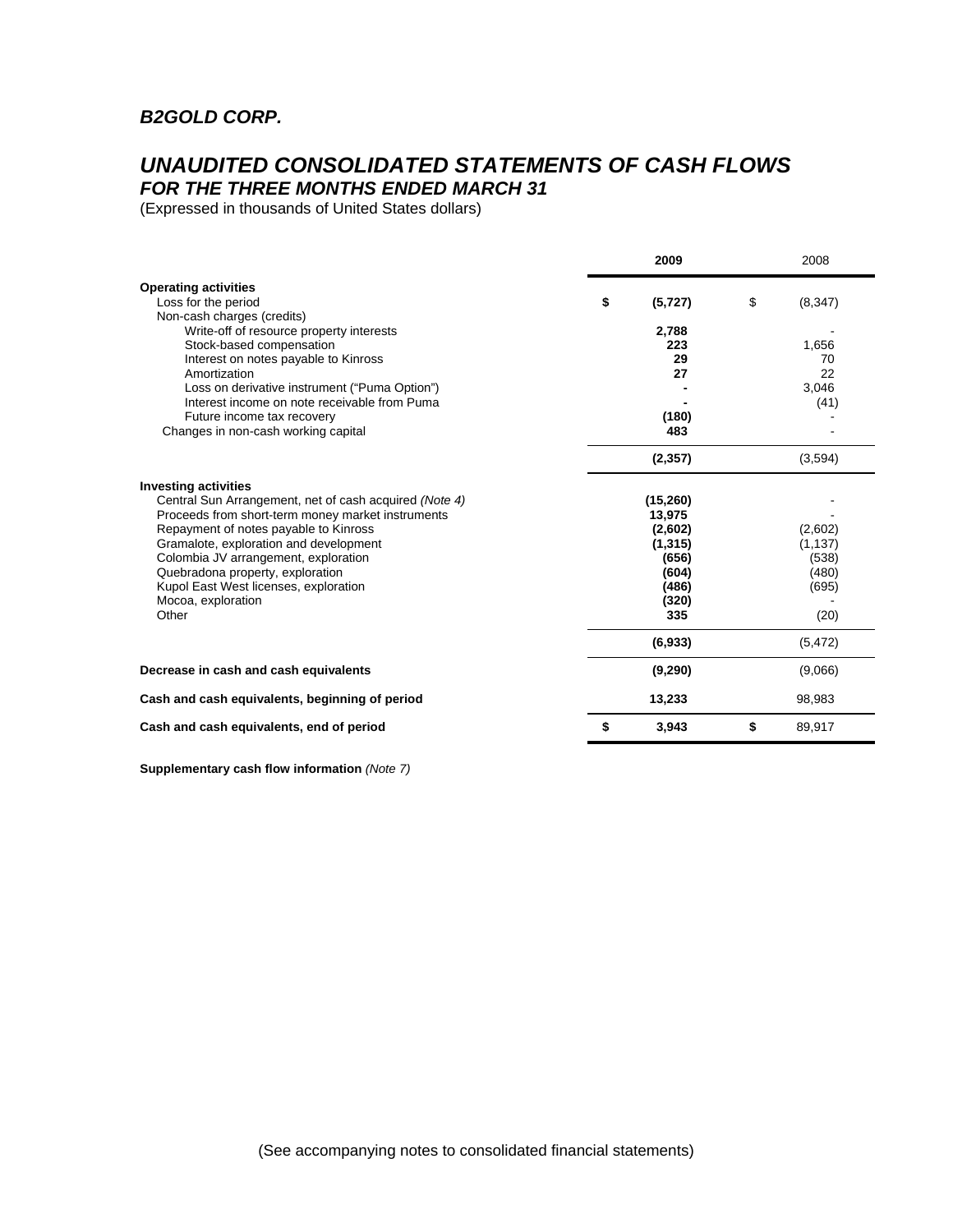## *March 31, 2009*

(All tabular amounts are in thousands of United States dollars unless otherwise stated)

## *1 Nature of operations*

B2Gold Corp. ("B2Gold" or the "Company") was incorporated as a private company under the Business Corporations Act (British Columbia) on November 30, 2006. B2Gold was formed by certain former executives of Bema Gold Corporation. On December 6, 2007, B2Gold completed its initial public offering and listed its common shares for trading on the TSX Venture Exchange. On October 23, 2008, the Company's common shares were listed and commenced trading on the Toronto Stock Exchange. As a result of this graduation, the Company's common shares were delisted from the TSX Venture Exchange at the commencement of trading on the Toronto Stock Exchange.

B2Gold is a mineral exploration company focused on the acquisition, exploration and development of interests in precious metals properties worldwide. B2Gold's interests in mineral properties include interests in the Gramalote and Quebradona properties in Colombia and the East and West Kupol licenses in Russia. B2Gold also holds a 100% interest in the Mocoa property, a copper-molybdenum deposit located in Colombia.

On March 26, 2009, B2Gold completed a business combination with Central Sun Mining Inc. ("Central Sun") in which B2Gold acquired all of the outstanding common shares of Central Sun *(Note 4)*. As a result of this transaction, B2Gold acquired the Limon Mine (95%) and the Orosi Mine (100%) both located in Nicaragua. In addition, the Company acquired Central Sun's interests in additional mineral properties including, in Nicaragua, the 100% owned La India property, in Costa Rica, the 100% owned La Bellavista property, and in Panama, the 60% owned Cerro Quema project.

## *2 Basis of presentation*

The accompanying unaudited interim consolidated financial statements have been prepared in accordance with Canadian generally accepted accounting principles for the preparation of interim financial statements. Accordingly, these interim financial statements do not contain all the information required for annual financial statements and should be read in conjunction with the Company's most recent audited consolidated financial statements as at December 31, 2008. These interim consolidated financial statements follow the same accounting policies and methods of application as the most recent audited consolidated financial statements of the Company, with the exception to the changes in accounting policies as described in Note 3 below.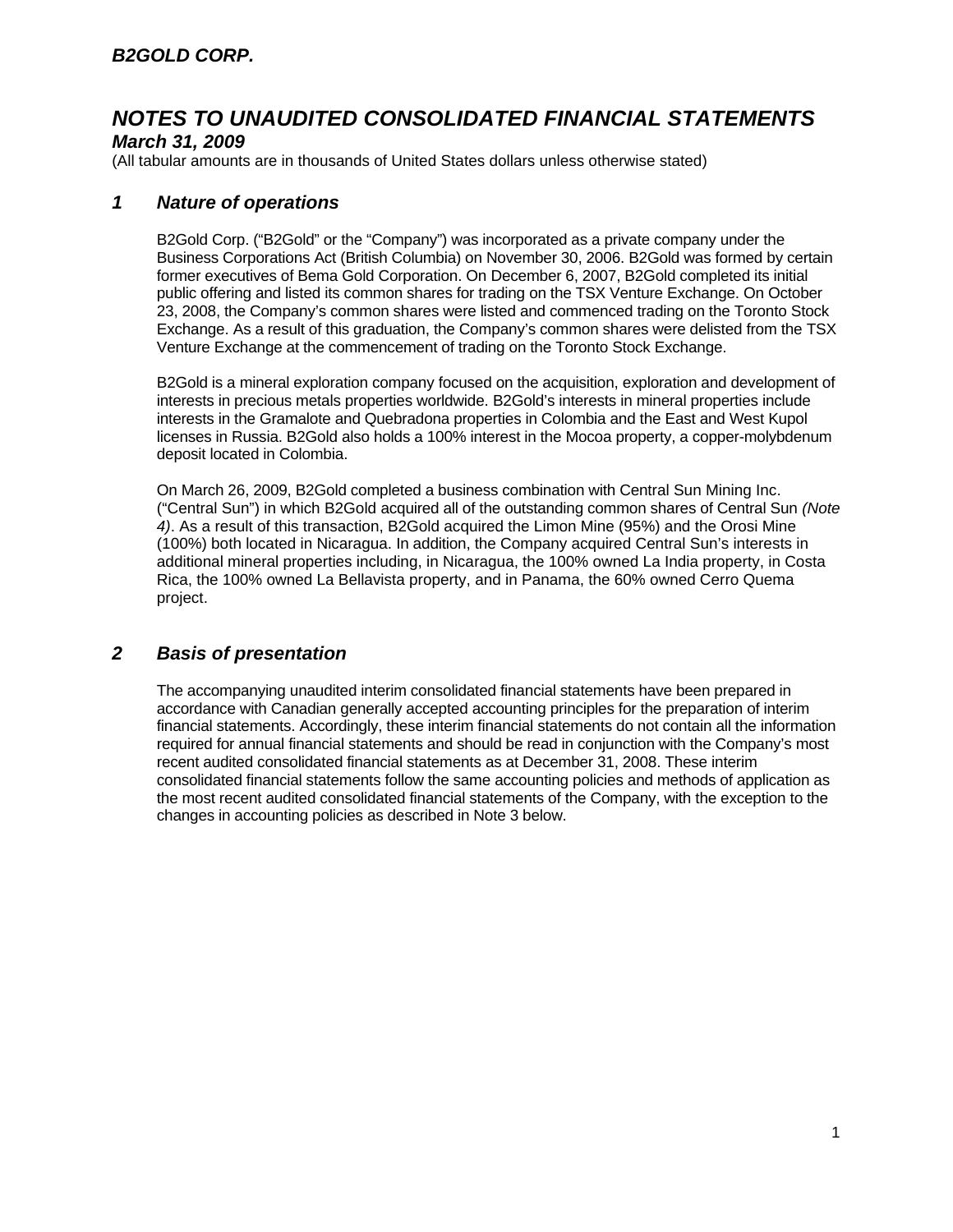#### *March 31, 2009*

(All tabular amounts are in thousands of United States dollars unless otherwise stated)

## *3 Changes in accounting policies*

The Company has adopted the following additional policies in 2009, in conjunction with the acquisition of Central Sun:

#### *Inventories*

Gold inventories are valued at the lower of average production cost or net realizable value. In-process inventories are valued at the lower of moving average cost or net realizable value. Materials and supplies inventories are valued at the lower of average cost or current replacement cost.

#### *Resource property interests*

Mine property, plant and equipment are recorded at cost. Repairs and maintenance expenditures are charged to operations; major improvements and replacements which extend the useful life of an asset are capitalized. Mine property, plant and machinery are amortized over the life of the mine using the unit-of-production method. Mining equipment is depreciated on a straight-line basis, net of residual value, over the shorter of the mine life or estimated useful life of the asset. Care and maintenance costs are charged to operations.

#### *Revenue recognition*

Revenue is recorded at estimated net realizable value when title has passed. Adjustments to these amounts are made after final prices, weights and assays are established. Silver revenues are recorded as a cost recovery credit.

#### *Goodwill*

Acquisitions are accounted for using the purchase method whereby acquired identifiable assets and liabilities are recorded at fair value at the date of acquisition. The excess of the purchase price over such fair value is recorded as goodwill and is not amortized. Goodwill is assessed for impairment at least annually and at such times as events or circumstances indicate that an impairment may have occurred.

#### *New accounting policies effective January 1, 2009*

The adoption of the following new accounting policies in 2009 had no impact on the Company's consolidated financial statements.

#### *Goodwill and Intangible Assets (Section 3064)*

This section was issued in February 2008 and replaced CICA 3062, "Goodwill and Other Intangible Assets," and Section 3450, "Research and Development Costs". This new standard provides guidance on the recognition, measurement, presentation and disclosure of goodwill and intangible assets.

#### *Credit Risk and Fair Value of Financial Assets and Liabilities (EIC 173)*

In January 2009, the CICA issued Emerging Issues Committee ("EIC") Abstract 173, "Credit Risk and the Fair Value of Financial Assets and Financial Liabilities." The EIC provides guidance on evaluating credit risk of an entity and counterparty when determining the fair value of financial assets and financial liabilities, including derivative instruments.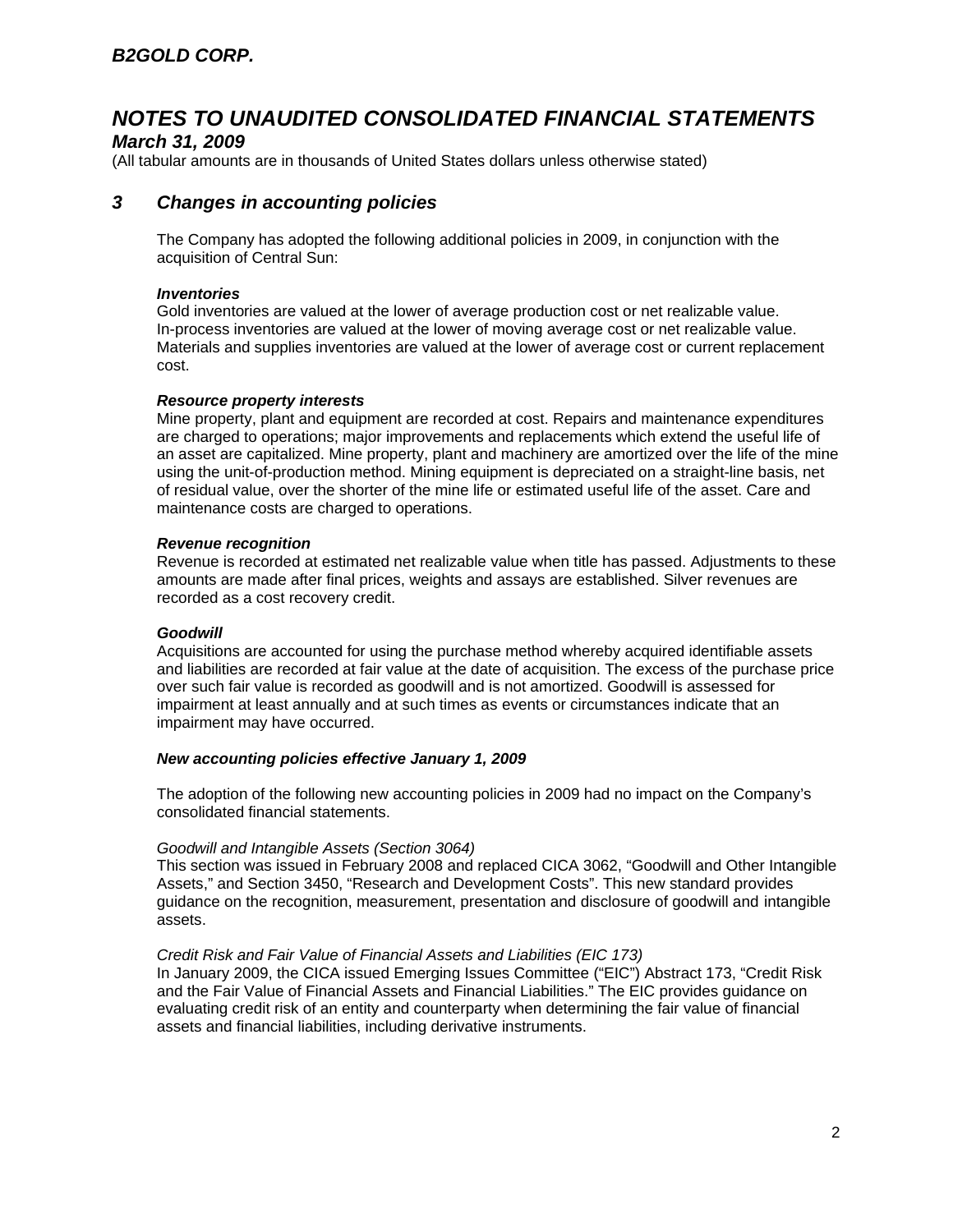#### *March 31, 2009*

(All tabular amounts are in thousands of United States dollars unless otherwise stated)

#### *Mining Exploration Costs (EIC 174)*

In March 2009, the CICA issued EIC-174, "Mining Exploration Costs." The EIC provides guidance on the accounting and the impairment review of exploration costs. This standard is effective for the fiscal year beginning January 1, 2009.

#### *Accounting policies to be implemented*

#### *Business Combinations (Section 1582), Consolidations (Section 1601) and Non-controlling Interests (Section 1602)*

These sections were issued in January 2009 and are harmonized with International Financial Reporting Standards. Section 1582 specifies a number of changes, including: an expanded definition of a business combination, a requirement to measure all business acquisitions at fair value, a requirement to measure non-controlling interests at fair value, and a requirement to recognize acquisition-related costs as expenses. Section 1601 establishes the standards for preparing consolidated financial statements. Section 1602 specifies that non-controlling interests be treated as a separate component of equity, not as a liability or other item outside of equity. These new standards are effective for 2011.

#### *International Financial Reporting Standards ("IFRS)*

In February 2008, the Canadian Accounting Standards Board announced 2011 as the changeover date for publicly-listed companies to use IFRS, replacing Canada's own generally accepted accounting principles. The specific implementation is set for interim and annual financial statements relating to fiscal years beginning on or after January 1, 2011. The transition date of January 1, 2011 will require restatement for comparative purposes of amounts reported by the Company for the year ended December 31, 2010. While the Company has begun assessing the adoption of IFRS, the financial reporting impact of the transition to IFRS cannot be reasonably estimated at this time.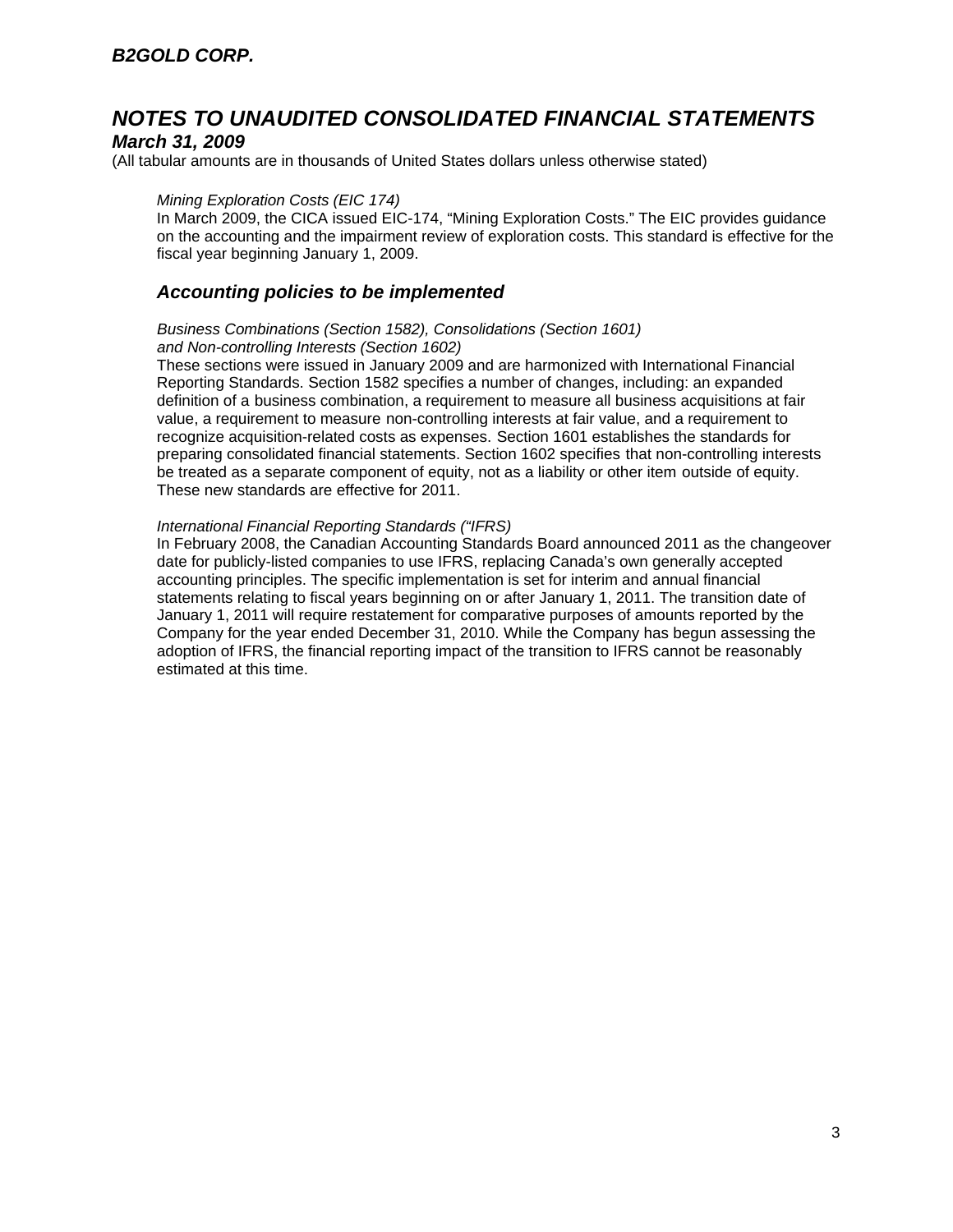### *March 31, 2009*

(All tabular amounts are in thousands of United States dollars unless otherwise stated)

## *4 Acquisition of Central Sun Mining Inc.*

On January 30, 2009, the Company entered into an agreement with Central Sun to effect the acquisition of Central Sun pursuant to a plan of arrangement (the "Arrangement"). On March 26, 2009 ("Acquisition Date"), the Company completed the Arrangement and acquired 100% of the outstanding shares of Central Sun. The purchase has been accounted for as a business acquisition, with B2Gold as the acquirer and Central Sun as the acquiree. The results of operations of Central Sun have been consolidated with those of B2Gold commencing on the Acquisition Date. The primary assets acquired are Central Sun's interests in the Limon Mine (95%) and the Orosi Mine (100%) both located in Nicaragua.

Pursuant to the Arrangement, all of the issued and outstanding common shares of Central Sun were exchanged for common shares of the Company on the basis of a ratio of 1.28 common shares of the Company for each common share of Central Sun. In addition, outstanding stock options to purchase common shares of Central Sun were exchanged for replacement options to purchase an equivalent number of common shares of the Company based on the same exchange ratio and outstanding share purchase warrants of Central Sun were amended to entitle holders to acquire common shares of the Company based on the exchange ratio. All outstanding Central Sun stock options vested upon change of control.

In connection with the Arrangement, the parties entered into a loan agreement on February 6, 2009 providing for a loan by the Company to Central Sun of up to Cdn.\$10 million to finance the payment by Central Sun of certain debt obligations and to fund re-commencement of capital improvements to Central Sun's Orosi Mine. On March 6, 2009, the Company and Central Sun agreed to an amendment of the loan agreement providing for the advancement by the Company of an additional \$8 million to finance the repayment by Central Sun of an existing \$8 million debt obligation. The financing provided by the Company to Central Sun totalling \$15.9 million has been included in the total purchase price of Central Sun's assets.

Total consideration paid of \$74.2 million included the above mentioned \$15.9 million financing, the fair value of 80,638,705 B2Gold shares issued at \$0.63 per share (based on the weighted average price of B2Gold shares calculated two days before, the day of, and two days subsequent to the agreement date of January 30, 2009), and 7,988,789 B2Gold replacement options and 18,061,648 share purchase warrants with a fair value of \$2.8 million and \$3.9 million, respectively, plus B2Gold transaction costs of \$0.7 million. The options and share purchase warrants have been valued using the Black-Scholes option pricing model based on a risk-free annual interest rate of approximately 3%, an expected volatility of 86%, an expected average life of 3.62 years for the options and 1.64 years for the warrants and a dividend yield of nil.

The purchase price was calculated as follows:

| Common shares issued (80,638,705 B2Gold common shares) | 50,802 |
|--------------------------------------------------------|--------|
| Cash advanced to Central Sun under loan agreements     | 15,928 |
| Fair value of options and warrants issued              | 6.747  |
| <b>Transaction costs</b>                               | 741    |
| Total purchase price                                   | 74.218 |

**\$**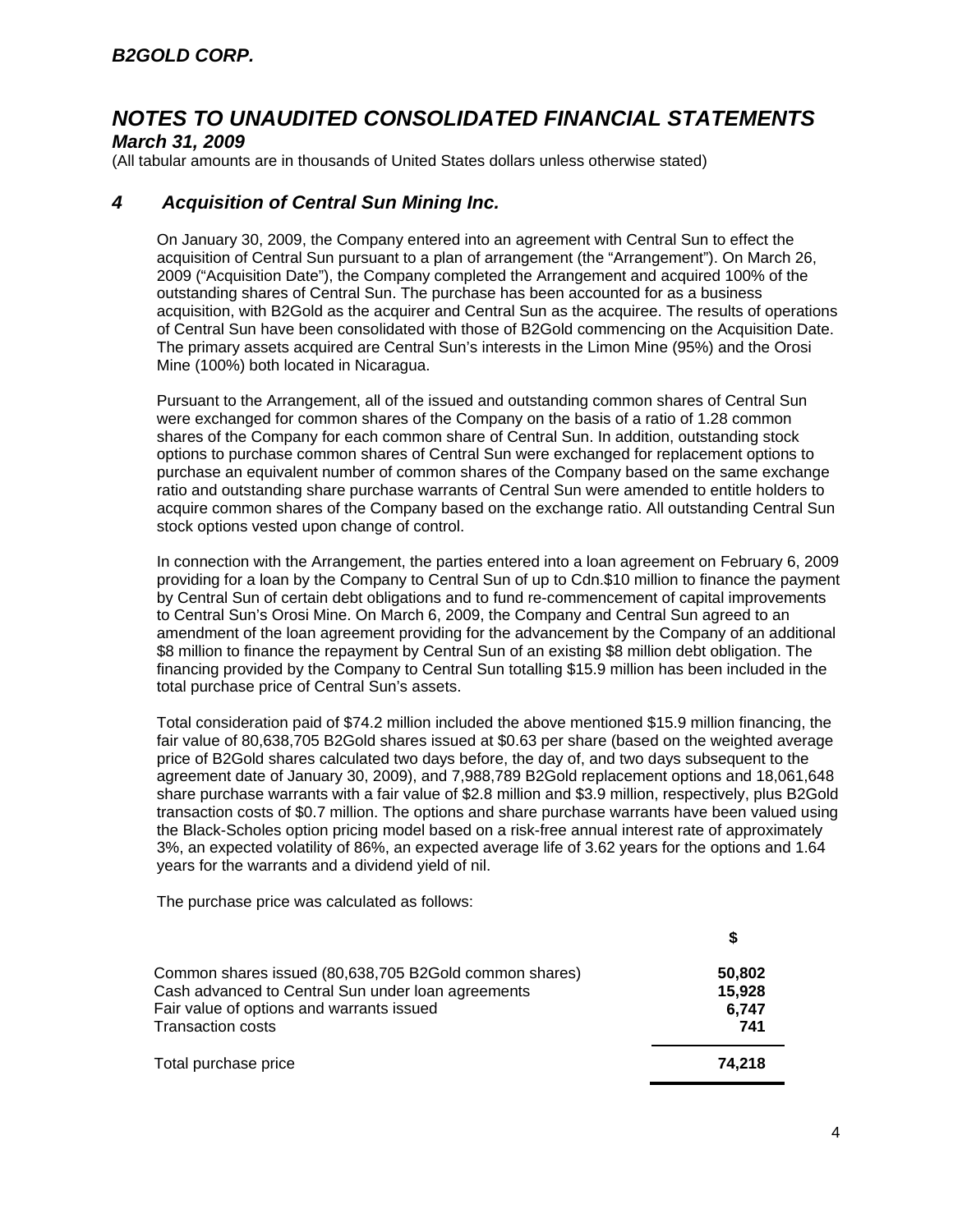## *March 31, 2009*

(All tabular amounts are in thousands of United States dollars unless otherwise stated)

The following table sets forth a preliminary allocation of the purchase price to assets and liabilities acquired, based on preliminary estimates of fair values. The Company has not yet determined the fair value of all identifiable assets and liabilities acquired, or the amount of the purchase price that may be allocated to goodwill. The excess of the purchase consideration has been presented as "unallocated purchase price". The Company is currently undergoing a process whereby the fair value of all identifiable assets and liabilities acquired (including assets that will be held for resale or any goodwill arising upon the acquisition) will be determined. Final valuations of resource property interests, amounts held for resale, future income taxes and asset retirement obligations are not yet complete due to the inherent complexity associated with the valuations. This is a preliminary purchase price allocation and therefore subject to adjustment over the course of 2009 on completion of the valuation process and analysis of resulting tax effects. Such adjustments may be material.

| Preliminary purchase price allocation:                  |           |
|---------------------------------------------------------|-----------|
| Cash and cash equivalents                               | 1,409     |
| Accounts receivable                                     | 1,303     |
| Product inventory                                       | 1,365     |
| Supplies inventory                                      | 6,440     |
| Prepaids                                                | 7,436     |
| Marketable securities                                   | 101       |
| Other long-term assets                                  | 717       |
| Accounts payable and accrued liabilities                | (13, 271) |
| Asset retirement obligations, including current portion | (7, 105)  |
| Other long-term liabilities                             | (1,879)   |
| Non-controlling interest                                | (3, 417)  |
| Unallocated purchase price                              | 81,119    |
|                                                         | 74,218    |

**\$**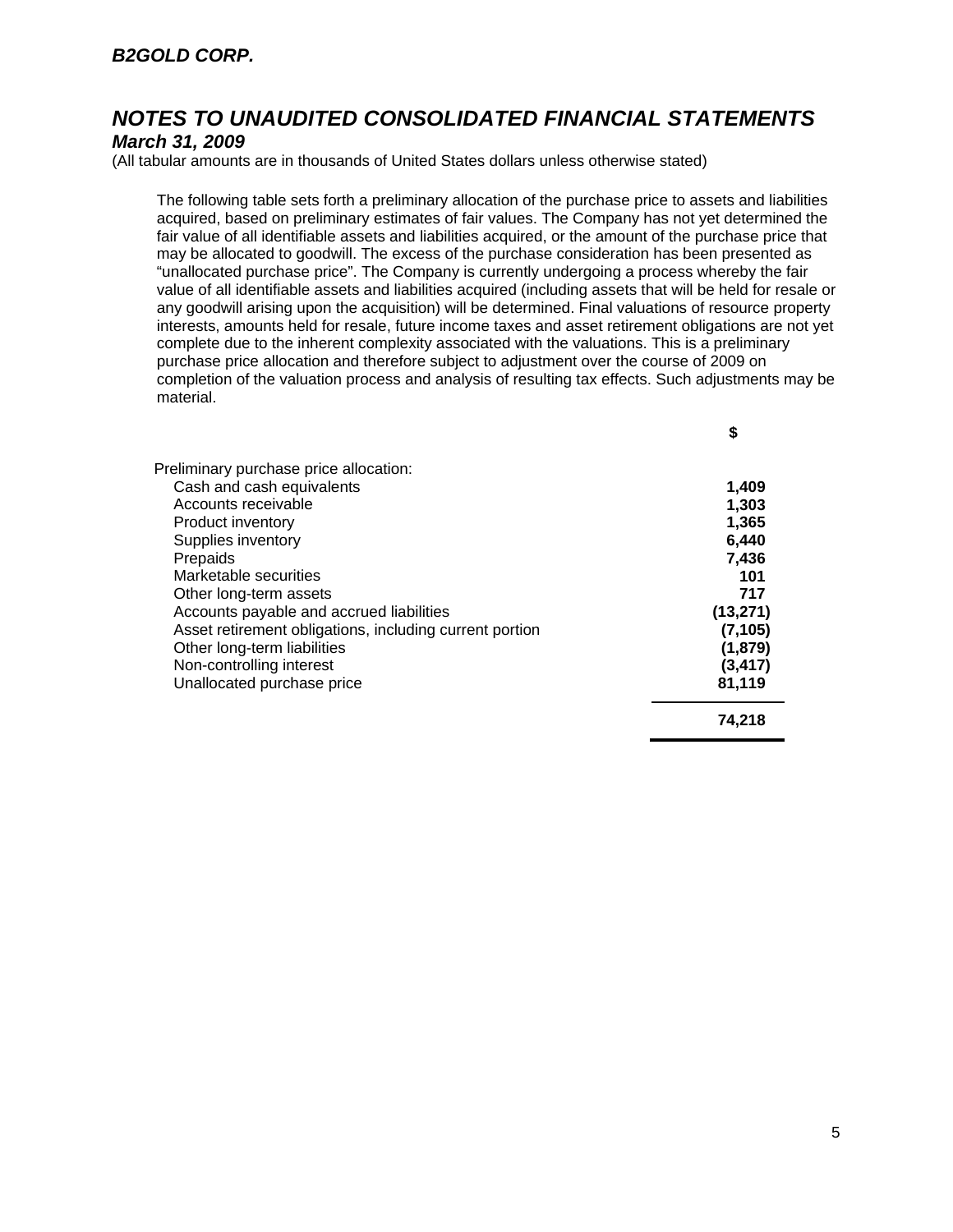#### *March 31, 2009*

(All tabular amounts are in thousands of United States dollars unless otherwise stated)

### *5 Resource property interests*

On March 3, 2009, a letter of intent was signed with Colombia Mines Corporation on their Yarumalito gold porphyry property in Colombia. The Company can earn an 80% interest by advancing the property through to feasibility by March 31, 2014 and assuming the following underlying third party option payments (these payments are at the Company's discretion): \$200,000 on October 15, 2009, \$300,000 on March 28, 2010, \$500,000 on August 28, 2010, and \$330,000 on February 28, 2011.

In April 2009, the Company notified AngloGold Ashanti Colombia S.A. (a subsidiary of AngloGold Ashanti Limited) of its intention not to continue with the Nariño and San Luis properties, both earlystage properties under the Colombia Joint Venture Arrangement. As a result, the Company wroteoff related acquisition and exploration costs totalling \$2,788,036 in the first quarter, of which \$1,794,175 related to Nariño and \$993,861 to San Luis.

#### *Measurement uncertainty*

As at December 31, 2008, management of the Company had determined that impairment indicators existed, and completed an impairment assessment for each of its mineral property interests and its Gramalote investment. The economic environment existing at that date, the significant declines in commodity prices and the decline in the Company's stock price were considered as impairment indicators. The impairment assessments included a determination of fair value for each mineral property using various valuation techniques including changes in the Company's share price, in-situ values, comparable company analysis, commodity price changes and recent expenditures analysis.

Management's impairment evaluation did not result in the identification of an impairment of the Company's mineral property interests as of December 31, 2008. For its Gramalote investment assessment, management determined that no other than temporary impairment had occurred, and that no write down was required. As at March 31, 2009, management determined that there were no events or circumstances which indicated impairment, other than the decision not to continue with the Nariño and San Luis properties which were consequently written-off in the quarter. Although management believes the estimates applied in these impairment assessments are reasonable, such estimates are subject to significant uncertainties and judgments. If long-term estimates of commodity prices, in-situ values or share prices were to change significantly, impairment charges may be required in future periods and such charges could be material.

On May 5, 2008, the Russian Parliament adopted new legislation that requires prior approval for the development by a foreign investor of any subsoil deposit containing gold reserves of 50 tons or more or for the direct or indirect acquisition by a foreign investor of more than 10% of the voting shares (or other means of control) of a Russian company that uses such a subsoil deposit. The legislation could have a significant impact upon the Company's ability to further develop the East and West Kupol Licenses through its participation in the proposed Kupol joint venture. It is possible that this legislation may cause the Company, Kinross and CUE to make changes to the structure and terms of the proposed Kupol joint venture in order to comply with the legislation or receive approval under it. Such changes may be material and there can be no assurance that the Kupol joint venture will proceed as proposed. In addition, if the Kupol joint venture proceeds and Kupol Jacob, the Russian operating company that will hold the East and West Kupol licenses and related exploration assets, were to identify and seek to develop a deposit containing gold reserves of 50 tons or more, approval of the Russian regulatory body would be required for development of that deposit. There can be no assurance that such approval would be granted on acceptable terms or at all and the new legislation provides that if the approval is not granted, the compensation payable to Kupol Jacob would be limited to the expenses incurred in the course of exploration.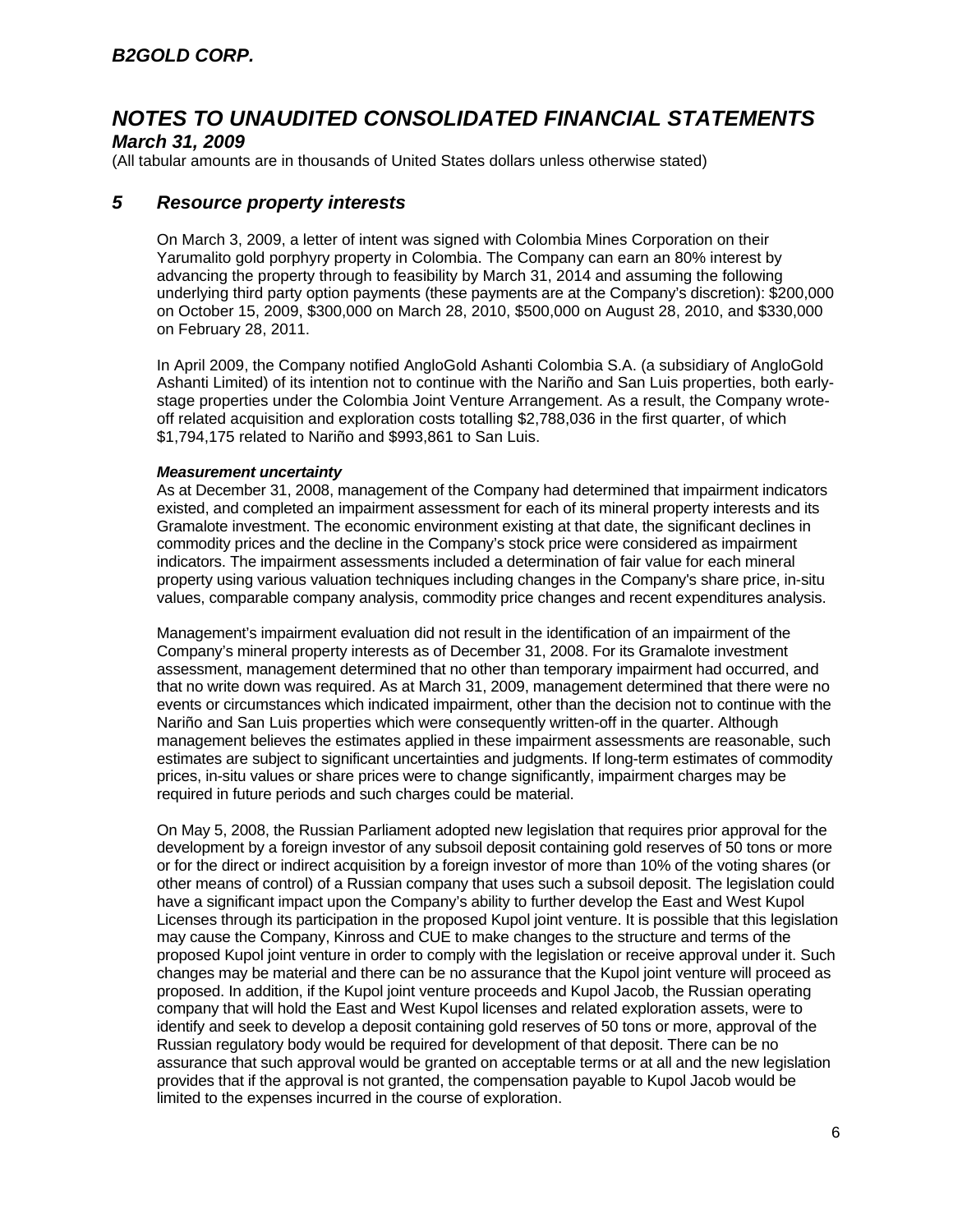#### *March 31, 2009*

(All tabular amounts are in thousands of United States dollars unless otherwise stated)

## *6 Capital stock*

The Company's authorized share capital consists of an unlimited number of common shares and an unlimited number of preferred shares. At March 31, 2009, the Company had 243,422,023 common shares outstanding and no preferred shares outstanding.

|                                                                                                                                                                           | For the three months<br>For the year<br>ended<br>ended<br>March 31, 2009<br>December 31, 2008 |                     |                                                  |                 |
|---------------------------------------------------------------------------------------------------------------------------------------------------------------------------|-----------------------------------------------------------------------------------------------|---------------------|--------------------------------------------------|-----------------|
|                                                                                                                                                                           | <b>Number of</b><br>common<br>shares<br>(1000's)                                              | <b>Amount</b><br>\$ | <b>Number of</b><br>common<br>shares<br>(1000's) | Amount<br>\$    |
| Balance beginning of period                                                                                                                                               | 162,783                                                                                       | 157,602             | 132,277                                          | 117,852         |
| Issued during the period:<br>Central Sun acquisition, March 26, 2009<br>(Note 4)<br>Gramalote Additional Interest, July 15, 2008<br>B2Gold/ AGA transaction, May 15, 2008 | 80,639                                                                                        | 50,802              | 5,506<br>25,000                                  | 6,000<br>33,750 |
|                                                                                                                                                                           | 80,639                                                                                        | 50,802              | 30,506                                           | 39,750          |
| Balance end of period                                                                                                                                                     | 243,422                                                                                       | 208,404             | 162,783                                          | 157,602         |

On March 26, 2009, the Company issued (or made available for issue) 80,638,705 common shares in exchange for all of the issued and outstanding shares of Central Sun *(Note 4)*.

On July 15, 2008, pursuant to the terms of the Gramalote Purchase Agreement, the Company acquired the Additional Interest in Gramalote BVI and completed the \$7.5 million payment to Grupo Nus by issuing 5,505,818 common shares of the Company at a price of Cdn.\$1.10 per share valued at \$6 million and making a cash payment of \$1.5 million.

On May 15, 2008, the Company entered into the Agreement to Amend the Relationship, Farm-Out and Joint Venture Agreement and regarding Gramalote Limited and Other Matters ("Amending Agreement") between AngloGold Ashanti Limited ("AGA"), Sociedad Kedadha S.A. (a subsidiary of AGA), Compania Kedahda Ltd. ("Kedahda BVI") (a subsidiary of AGA), Andean Avasca Resources Inc. ("AARI") (100% owned by B2Gold) and the Company. Pursuant to the terms of the Amending Agreement, the parties agreed to terminate AGA's right to acquire 20% of the voting shares of Andean Avasca Resources Inc. ("AARI") (100% owned by B2Gold), terminate the Company's obligation with respect to the listing of AARI's shares, amend certain Colombian joint venture arrangements to which subsidiaries of the Company and AGA are parties and acquire additional interests in mineral properties in Colombia. AARI indirectly has the right to earn a material interest in a number of properties in Colombia, including the Quebradona property, pursuant to the terms of a joint venture agreement with AGA. On May 15, 2008, pursuant to the Amending Agreement, the Company issued to AGA units comprised of an aggregate of 25,000,000 common shares and 21,400,000 share purchase warrants. The warrants, which are exercisable at any time prior to May 15, 2011, consisted of 11,000,000 warrants exercisable at a price of Cdn.\$3.34 per share and 10,400,000 warrants exercisable at a price of Cdn.\$4.25 per share.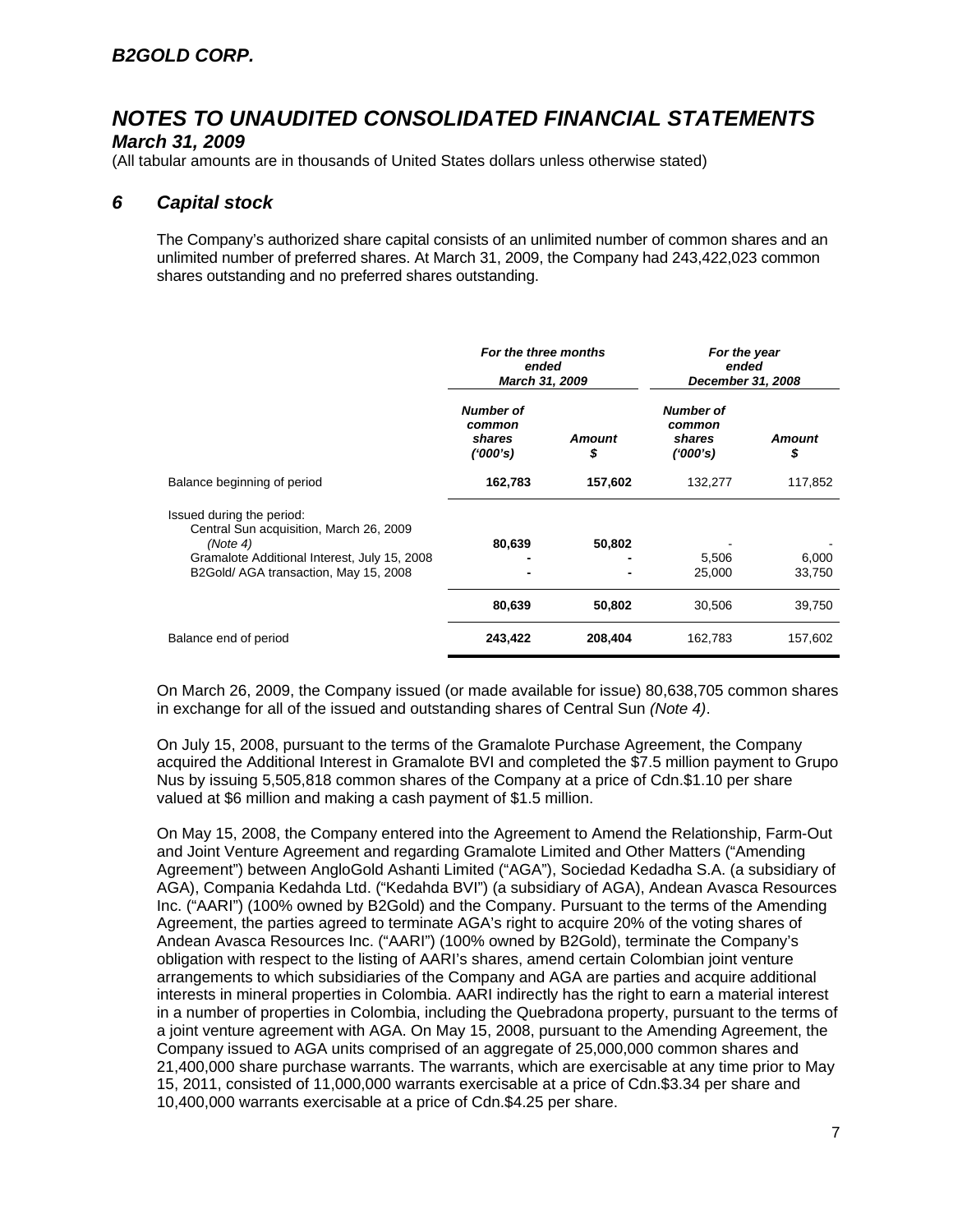## *March 31, 2009*

(All tabular amounts are in thousands of United States dollars unless otherwise stated)

A summary of changes to stock options outstanding during the three months ended March 31, 2009 are as follows:

|                                                                                                     | <b>Number of</b><br>outstanding<br>(1000's) | <b>Weighted-</b><br>average<br>exercise<br>price<br>$(in$ $Cdn.\$ |
|-----------------------------------------------------------------------------------------------------|---------------------------------------------|-------------------------------------------------------------------|
| Outstanding at December 31, 2008<br>Options issued on Central Sun acquisition (Note 4)<br>Cancelled | 5,380<br>7,989<br>(105)                     | 2.40<br>1.45<br>2.40                                              |
| Outstanding at March 31, 2009                                                                       | 13.264                                      | 1.83                                                              |

Stock options outstanding and exercisable as at March 31, 2009 are as follows:

|                      | Range of<br>exercise price<br>$(in$ $Cdn.S)$ | Number of<br>outstanding<br>options<br>('000's) | <b>Weighted-</b><br>average<br>years<br>to expiry | <b>Weighted-</b><br>average<br>exercise<br>price<br>$(in$ $Cdn.S)$ | Number of<br>exercisable<br>options<br>('000's) | <b>Weighted-</b><br>average<br>exercise<br>price<br>$(in$ $Cdn.S)$ |
|----------------------|----------------------------------------------|-------------------------------------------------|---------------------------------------------------|--------------------------------------------------------------------|-------------------------------------------------|--------------------------------------------------------------------|
|                      |                                              |                                                 |                                                   |                                                                    |                                                 |                                                                    |
| Issued:<br>2007      | 2.40                                         | 4.790                                           | 3.69                                              | 2.40                                                               | 3.193                                           | 2.40                                                               |
| 2008                 | 2.40                                         | 485                                             | 3.89                                              | 2.40                                                               | 323                                             | 2.40                                                               |
| 2009 (Central Sun    |                                              |                                                 |                                                   |                                                                    |                                                 |                                                                    |
| replacement options) | $0.11 - 3.94$                                | 7,989                                           | 3.62                                              | 1.45                                                               | 7,989                                           | 1.45                                                               |
|                      |                                              | 13,264                                          | 3.66                                              | 1.83                                                               | 11,505                                          | 1.74                                                               |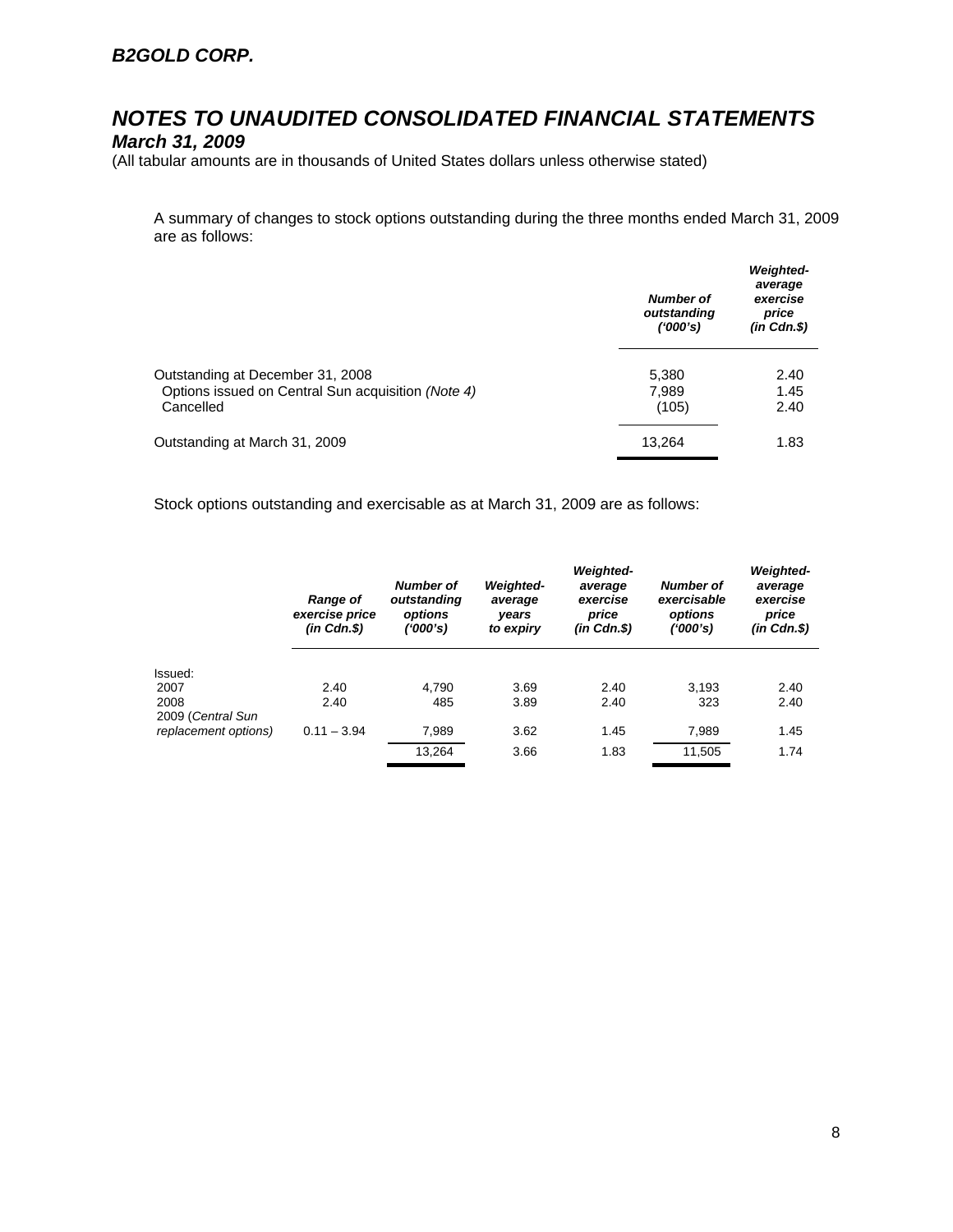### *March 31, 2009*

(All tabular amounts are in thousands of United States dollars unless otherwise stated)

The following table shows the changes in the category "Value assigned to stock options and share purchase warrants" as presented under shareholders' equity on the consolidated balance sheets:

|                                                                                                                 | For the three<br>months<br>ended<br>Mar. 31,<br>2009<br>\$ | For the year<br>ended<br>Dec. 31,<br>2008<br>\$ |
|-----------------------------------------------------------------------------------------------------------------|------------------------------------------------------------|-------------------------------------------------|
| Balance, beginning of period:                                                                                   | 11,308                                                     | 2,638                                           |
| Stock-based compensation - expense<br>Stock-based compensation – capitalized to resource                        | 223                                                        | 3,949                                           |
| property interests<br>Fair value assigned to Central Sun stock options<br>and share purchase warrants exchanged | 45                                                         | 1,060                                           |
| (Note 4)                                                                                                        | 6,747                                                      |                                                 |
| Fair value assigned to warrants issued to AGA                                                                   |                                                            | 3,661                                           |
| Balance, end of period:                                                                                         | 18,323                                                     | 11.308                                          |

#### *Share purchase warrants*

As at March 31, 2009, the following warrants to purchase common shares of the Company were outstanding:

|                                     | Number of<br>outstanding and<br>exercisable<br>warrants<br>(1000's) | <b>Range of</b><br>exercise price<br>$(in$ $Cdn.S)$ |
|-------------------------------------|---------------------------------------------------------------------|-----------------------------------------------------|
| Expiring Oct 22, 2010               | 16,423                                                              | 1.26                                                |
| Expiring May 15, 2011               | 11,000                                                              | 3.34                                                |
| Expiring May 15, 2011               | 10.400                                                              | 4.25                                                |
| Expiring Dec 6, 2010                | 2,000                                                               | 2.50                                                |
| Expiring Jul 2, 2009 - Aug 12, 2010 | 1.639                                                               | $0.14 - 1.13$                                       |
|                                     | 41,462                                                              |                                                     |

*\* Central Sun replacement warrants (Note 4)* 

#### *Shares held in escrow*

At March 31, 2009, 19.4 million common shares of the Company were held in escrow, of which 8.3 million and 11.1 million will to be released on May 29, 2009 and June 6, 2009, respectively.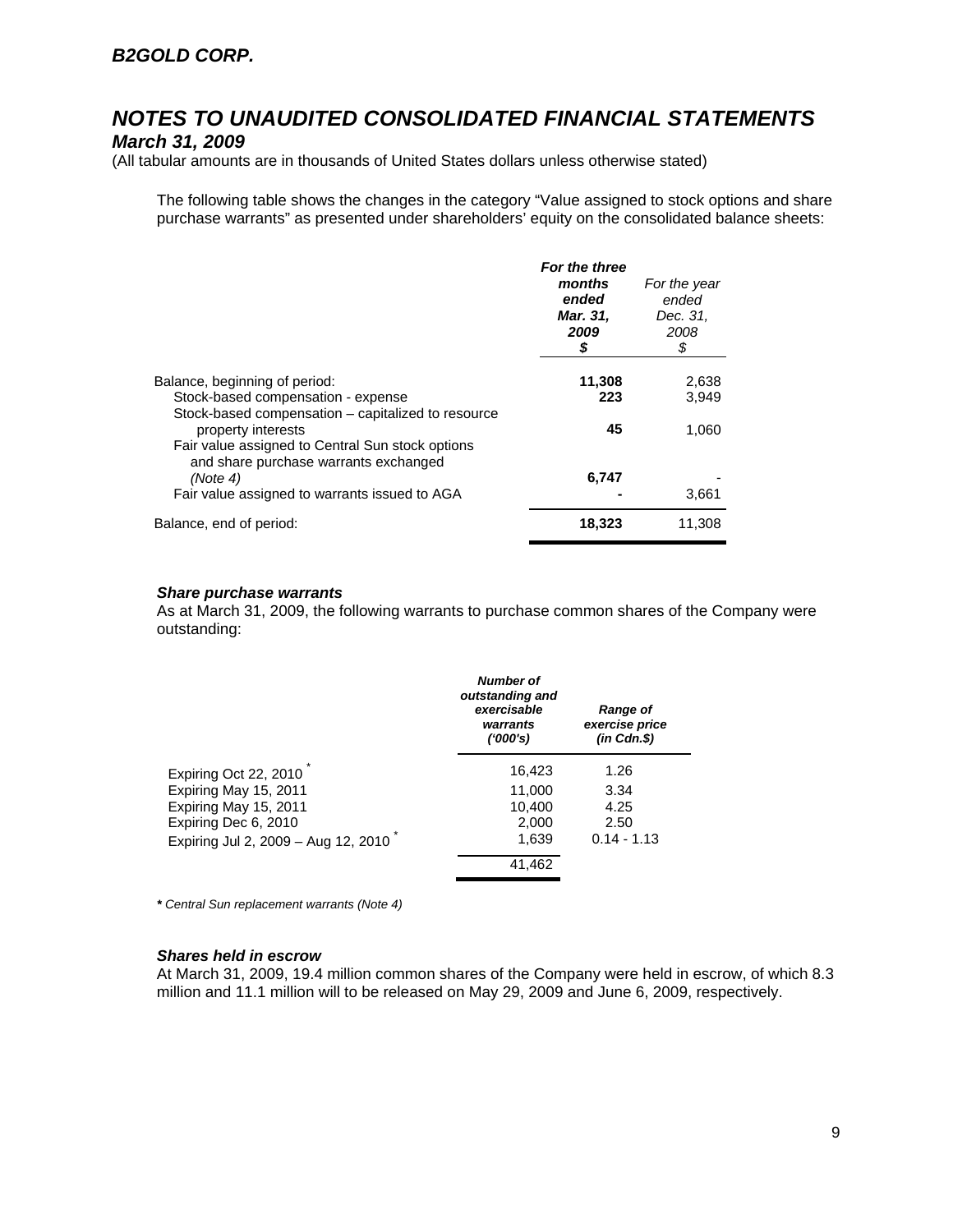### *March 31, 2009*

(All tabular amounts are in thousands of United States dollars unless otherwise stated)

#### *Capital disclosure and liquidity*

It is the Company's objective to safeguard its ability to continue as a going concern, so that it can continue to explore and develop its projects for the benefit of its stakeholders. The Company is not subject to any externally imposed capital requirement.

The Company is reviewing a variety of proposals received for debt financings ranging from \$15 to \$20 million, such as a revolving credit facility, that will provide the Company with the required liquidity to complete the upgrades to the Orosi mine and continue with its current planned exploration programs in Colombia, Russia and Nicaragua. In the event that such debt financings are not completed, the Company may manage its liquidity requirements by scaling back or curtailing some of its current exploration plans or seek alternative financing.

### *7 Supplementary cash flow information*

Supplementary disclosure of cash flow information is provided in the table below:

|                                                                                                       | For the three<br>months ended<br><b>March 31,</b><br>2009<br>\$ | For the year<br>ended<br>December 31,<br>2008<br>\$ |
|-------------------------------------------------------------------------------------------------------|-----------------------------------------------------------------|-----------------------------------------------------|
| Non-cash investing and financing activities:                                                          |                                                                 |                                                     |
| Common shares issued for Central Sun                                                                  |                                                                 |                                                     |
| acquisition (Notes 4 and 6)                                                                           | 50,802                                                          |                                                     |
| Fair value assigned to Central Sun stock options<br>and share purchase warrants exchanged<br>(Note 4) | 6,747                                                           |                                                     |
| Common shares issued for B2Gold/AGA<br>transaction (Note 6)                                           |                                                                 | 33,750                                              |
| Common shares issued for Gramalote Additional<br>Interest (Note 6)                                    |                                                                 | 6,000                                               |
| Fair value assigned to warrants issued to<br>AGA                                                      |                                                                 | 3,661                                               |
| Stock-based compensation, capitalized to<br>resource property interests                               | 45                                                              | 1,060                                               |
| Future income tax liabilities relating to resource<br>property expenditures                           | 75                                                              | 828                                                 |
| Accounts payable and accrued liabilities relating                                                     |                                                                 |                                                     |
| to resource property expenditures                                                                     | 1,068                                                           | 2,661                                               |

As at March 31, 2009, the short-term money market investments totalling \$19 million had no exposure to non-bank sponsored asset backed commercial paper. The Company maintains these investments primarily in Canadian dollars.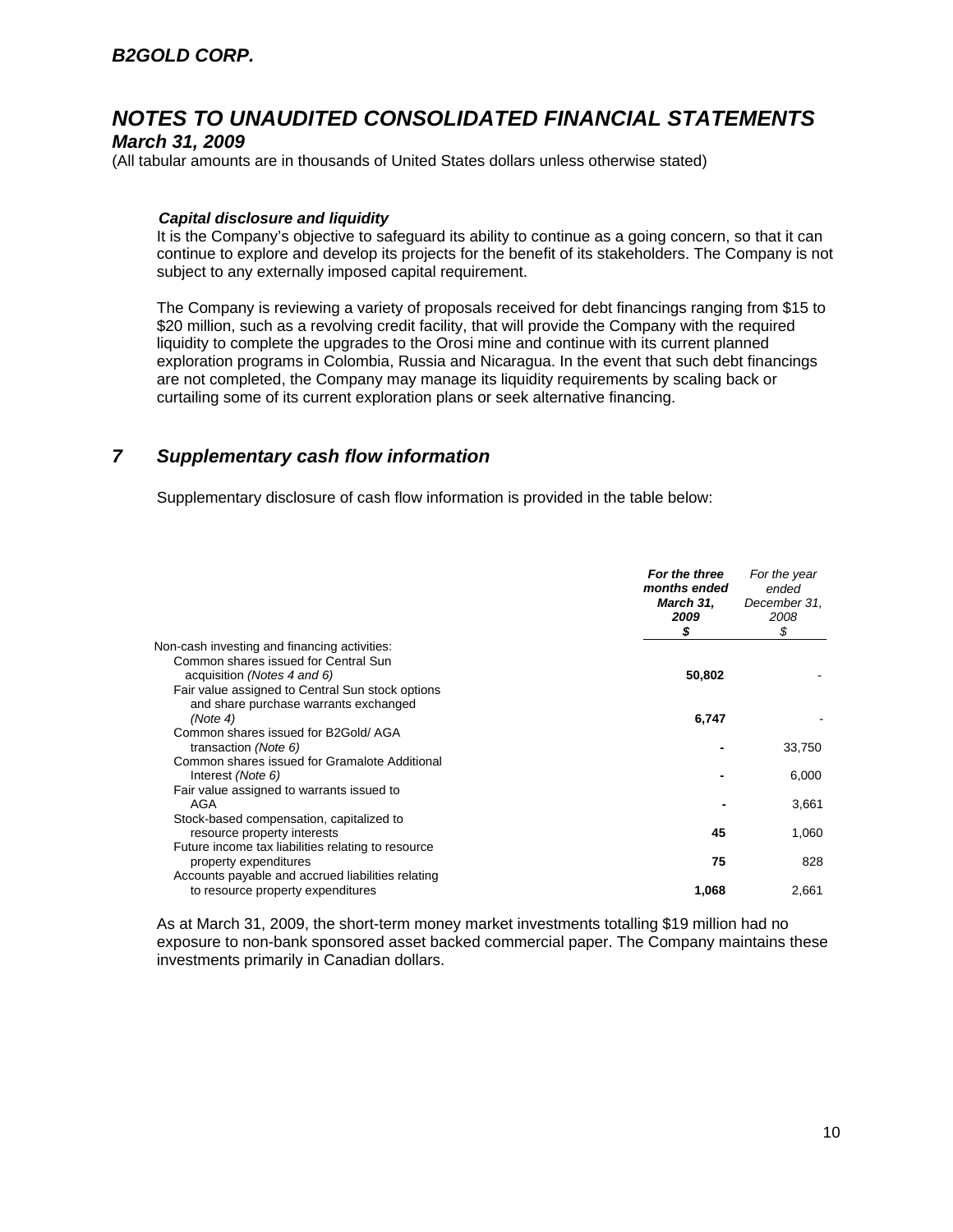## *March 31, 2009*

(All tabular amounts are in thousands of United States dollars unless otherwise stated)

## *8 Segmented information*

During the three months ended 2009 and 2008, the Company's principal activity was the exploration and development of mineral properties. The Company's resource properties are located in Colombia and Russia *(see Schedule)*. In addition, on March 26, 2009, B2Gold completed a business combination with Central Sun *(Note 4)*. The primary assets acquired were Central Sun's interests in the Limon Mine (95%) and the Orosi Mine (100%) both located in Nicaragua. Central Sun's operating revenues and expenses were not material during the period from closing on March 26, 2009 to March 31, 2009. As at March 31, 2009, \$81.1 million of the purchase consideration for Central Sun has been presented as "unallocated purchase price".

## *9 Commitments*

The following table presents, as at March 31, 2009, the Company's known contractual obligations, relating to the mill construction at the Orosi Mine and consumable supplies primarily for the Limon Mine. The timing of the Company's asset retirement obligations is also presented below on an undiscounted basis.

|                                                | Total<br>S | 2009<br>S | 2010  | 2011  | 2012 | 2013<br>and later |
|------------------------------------------------|------------|-----------|-------|-------|------|-------------------|
| Purchase commitments                           | 15.419     | 15.374    | 15    | 15    | 15   |                   |
| Asset retirement obligations<br>(undiscounted) | 11.270     | 1.654     | 2.748 | 1,092 | 194  | 5,582             |